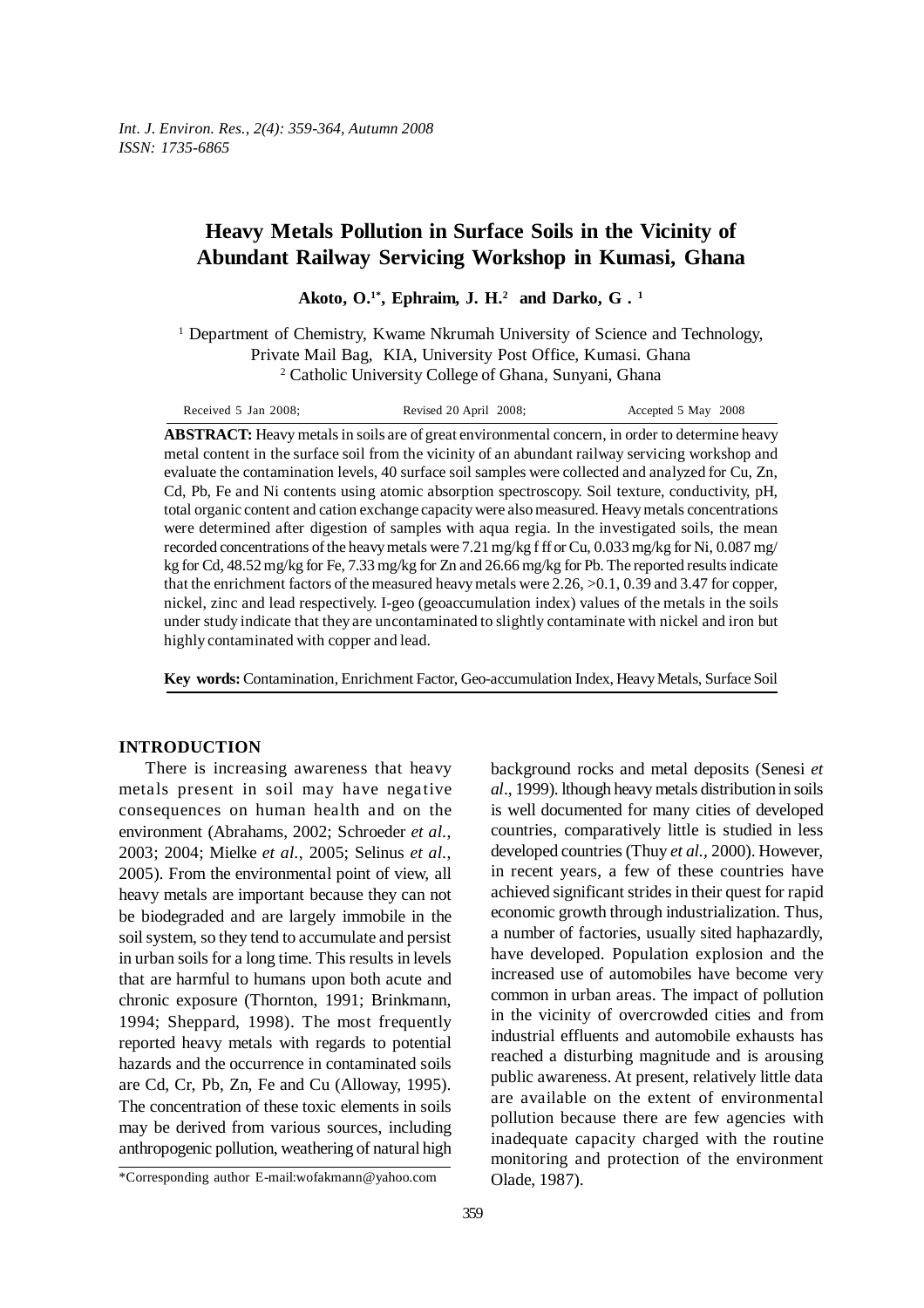The study area covers the vicinity of the abundant railway servicing workshop of the Ghana railway cooperation in Kumasi the second largest city in Ghana. Therefore, high levels of contaminants, such as heavy metals, might have been released into the soil. Most of the land in this area is intensively used for different purposes including residence and agriculture. Thus, it is necessary to carry out an investigation of heavy metals in soils of this urban area. This study of heavy metal content in urban soils provides baseline information on the anthropogenic impact of environmental pollution in Kumasi. This study is important because it can be used as basis for planning management strategy to achieve better environment quality and substantial development of this city. This paper forms part of a larger investigation aimed to identify the point and non-point sources of soil pollutants in the city of Kumasi and also to study the geochemical behavior of heavy metals in different soils.

## **MATERIALS & METHODS**

The sampling sites were selected in order to cover the entire vicinity of the Servicing Workshop. To provide a satisfactory geographical representation of the site, the vicinity was divided into four zones; zone  $S<sub>1</sub>$  was to the north,  $S_2$  south,  $S_3$  east and  $S_4$  west of the workshop. Sampling sites were distributed among these zones with the aim of ensuring that each zone had equal number of sites. A bulk sample was prepared by collecting about 1 kg of surface soil  $(0-20 \text{ cm})$  by hand digging at 5 sampling sites within a maximum area of  $20 \text{ m}^2$ . Ten composite samples were collected from each zone. The control (background) samples were obtained from a remote location within the Botanical garden of the Kwame Nkrumah University of Science and Technology also in Kumasi. Samples were collected with a stainless steel spatula and kept in labeled plastic bags for laboratory analysis. After air drying, samples were passed through a 2 mm sieve and stored in plastic bags until they were analyzed. The sampling was carried out in January 2007. Texture was investigated by using the pipette method (ISO, 2001a). A weight sample was oven dried at 105 °C for twelve hours and cooled in desiccators. The weight loss was used for calculating the soil water content. Organic matter contents were determined by soil ignition at a temperature of  $450 \degree C$  (Allen et al., 1974). Electrical conductivity (EC) and pH were measured in a soil deionized water suspension (soil: water, 1:2.5 by volume) by a calibrated pH meter and conductivity meter respectively (ISO, 2002a). Soil samples were analyzed for CEC, using the ammonium acetate method at pH 7 (Chapman, 1965)**.**

The samples were digested using aqua regia (ISO, 2002b). The solutions of the digested samples were analyzed using air/acetylene atomic absorption spectroscopy (UNICAM 929 model) with the use of prepared standards for Fe, Cu, Ni, Cd, Zn and Pb. Analytical grade of nitrate salt of lead, analytical granules of copper and zinc and iron and general purpose reagent cadmium nitrate of maximum purity of 99% were used in the preparation of standard solutions. Calibration curves were used to calculate the concentration of the metals. A reagent blank was used to zero the instrument. This was followed by aspiration of standard solution and finally the soil sample extract were aspirated.

# **RESULTS & DISCUSSION**

The results of the physicochemical analysis of the study area are given in Table 1. The relative percentage of clay, silt and sand in the soils were in the range (2.6-6.67 %) for clay, (12-20 %) for silt and (73.34-79.24 %) for sand. The soils were classified as loamy sand. The values of pH ranged in a narrow interval from 6.33 to 7.61 which suggest slightly acidic to neutral conditions for all the top soils in the entire study area. The cation exchange capacity (CEC) of the soil samples ranged between 17.32 and 26.67 meq/100g with a mean value of 22.59 meq/100g. As shown in Table 1 the soil samples collected from the north displayed the highest mean CEC value, those from the east had the least value. The total organic matter content (TOM) in the samples ranges between 21.59% and 12.69%, with an average of 15.26% (Table 1). There was a significant difference in the TOM distribution in the entire study area. The relatively high content of TOM in samples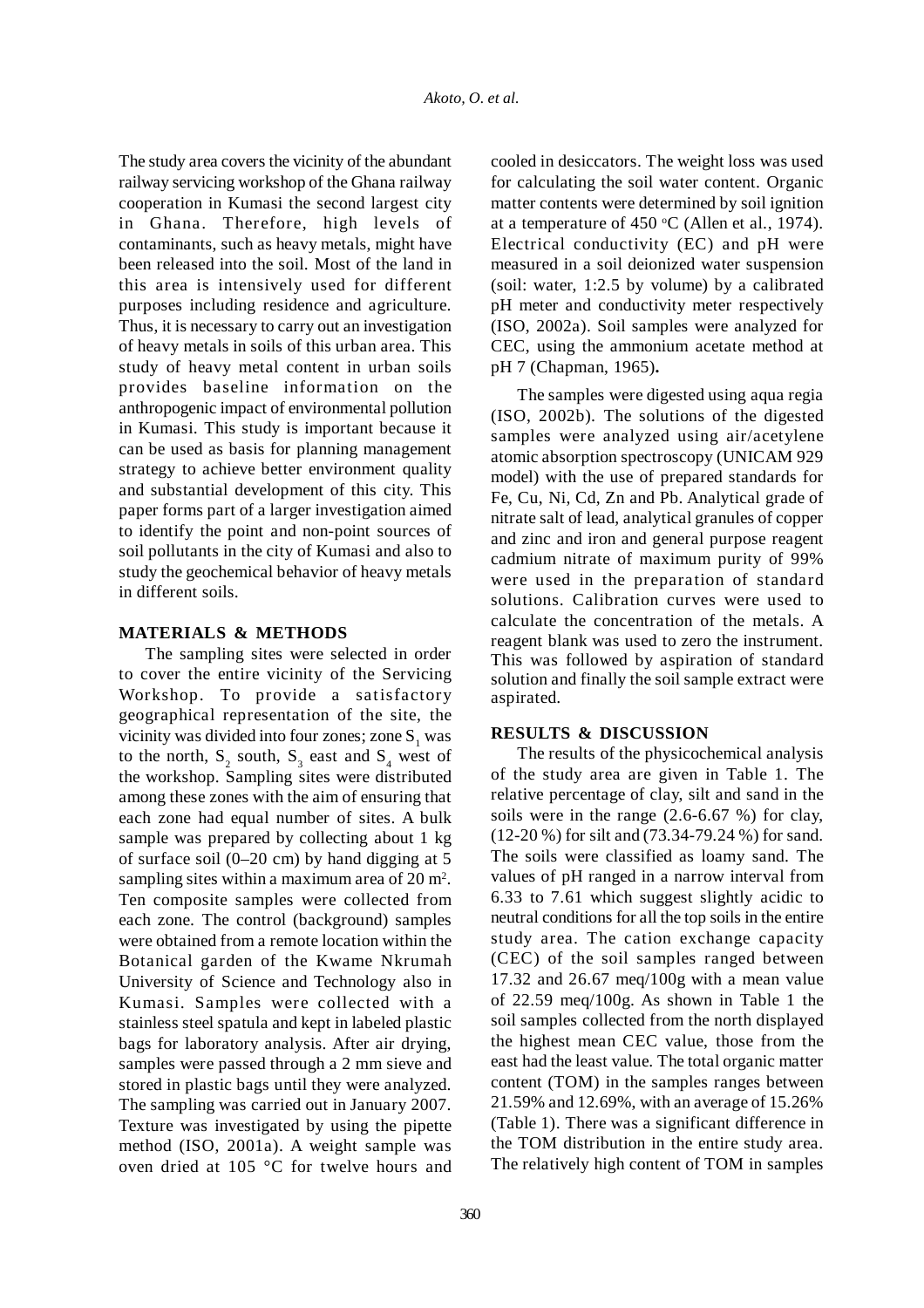from the vicinity of the workshop may probably be due to the high organic content of used lubricants that were discharged at the site. Furthermore, the plant and animal remains in various stages of decomposition and substances from plant roots and soil microbes are considered as an additional source**.** Again medium and heavyloamy textured soils generally have higher organic matter due to their ability to support vegetation compared to light textured soils (Brady and Weil, 1999). Soil organic matter is important because it improves both the physical and the chemical properties of soil. It decreases soil erosion by stabilizing soil particles. It also enhances aeration, increases water holding capacity and restores and supplies nutrients for the growth of plants and soil micro-organisms.

Concentrations of Pb, Zn, Cu, Cd, Ni and Fe in the soil samples from the vicinity of the railway servicing workshop in Kumasi are listed in (Table 2) together with mean values, standard deviations and variance. Iron had the highest mean value (48.52 mg/kg), followed by Pb (26.66 mg/kg). Compared to average concentrations in urban soils in the world, the mean values of the Pb in the analyzed soils are much lower than those reported from samples from large and industrialized cities such as Palermo (Sisily) 202 mg/kg (Manta *et al.,* 2002), Central London 647 mg/kg (Rundle and Duggan, 1980), and Rome 330.8 mg/kg (Angelone et al. (1995). Cadmium and Ni concentrations were generally low, close to those reported for the unpolluted soils. Moreover, these metals display quite homogeneous distributions across the sampling area and therefore had lower standard deviations, thus suggesting a major natural (i.e. indigenous lithologic) source. However there were significant differences in the distribution of Pb and Cu. Lead recorded the highest mean value of 40.64 mg/kg in the samples from the west and a least 13.35 mg/kg from the south. Copper is both an essential and potentially toxic element (Merian, 1991). In this study, Cu had the maximum mean concentration value of 9.67 mg/kg in the samples from the north and a minimum value of 5.93 mg/kg in the south. Zinc plays an important role as an essential element in all living systems, in this work the concentration if Zn was found ranging from an average of 6.38 mg/kg to 8.73 mg/kg in the south and west samples respectively.

**Table 1. Values of texture class, pH, TOM, Conductivity, CEC, Moisture content and their mean and standard deviation**

|                    | S1         | S <sub>2</sub> | S <sub>3</sub> | S4         | mean  | St. D |
|--------------------|------------|----------------|----------------|------------|-------|-------|
| Texture class      | Loamy sand | Loamy sand     | Loamy sand     | Loamy sand |       |       |
| Sand %             | 73.34      | 79.24          | 77.24          | 77.24      | 76.77 | 2.47  |
| Clay %             | 6.67       | 2.67           | 6.76           | 10.76      | 6.72  | 3.30  |
| Silt %             | 20         | 18             | 16             | 12         | 16.5  | 3.42  |
| pH                 | 7.61       | 7.36           | 6.42           | 6.33       | 6.93  | 0.65  |
| Moisture content % | 3.20       | 1.14           | 2.63           | 7.69       | 3.67  | 2.82  |
| Organic content %  | 14.84      | 21.59          | 12.69          | 20.80      | 17.48 | 4.39  |
| Conductivity (mS)  | 0.20       | 0.19           | 0.11           | 0.29       | 0.197 | 0.07  |
| $CEC$ (meq/100g)   | 26.67      | 23.98          | 17.32          | 22.40      | 22.59 | 9.23  |

**Table 2. Statistical parameters of Extracted Heavy Metals at different zones**

| <b>Element</b> | $S_1$ | $S_{2}$ | $\mathbf{S}_3$ | $S_4$ | <b>Mean</b> | St. D |
|----------------|-------|---------|----------------|-------|-------------|-------|
| $Cu$ (mg/kg)   | 9.67  | 5.93    | 6.72           | 6.52  | 7.21        | 1.67  |
| Ni (mg/kg)     | 0.03  | 0.03    | 0.03           | 0.04  | 0.033       | 0.005 |
| $Cd$ (mg/kg)   | 0.03  | 0.07    | 0.06           | 0.15  | 0.078       | 0.05  |
| Fe $(mg/kg)$   | 48.84 | 48.64   | 48.10          | 48.52 | 48.52       | 0.31  |
| $Zn$ (mg/kg)   | 7.47  | 6.38    | 6.75           | 8.73  | 7.33        | 1.04  |
| $Pd$ (mg/kg)   | 32.36 | 13.53   | 20.11          | 40.64 | 26.66       | 12.15 |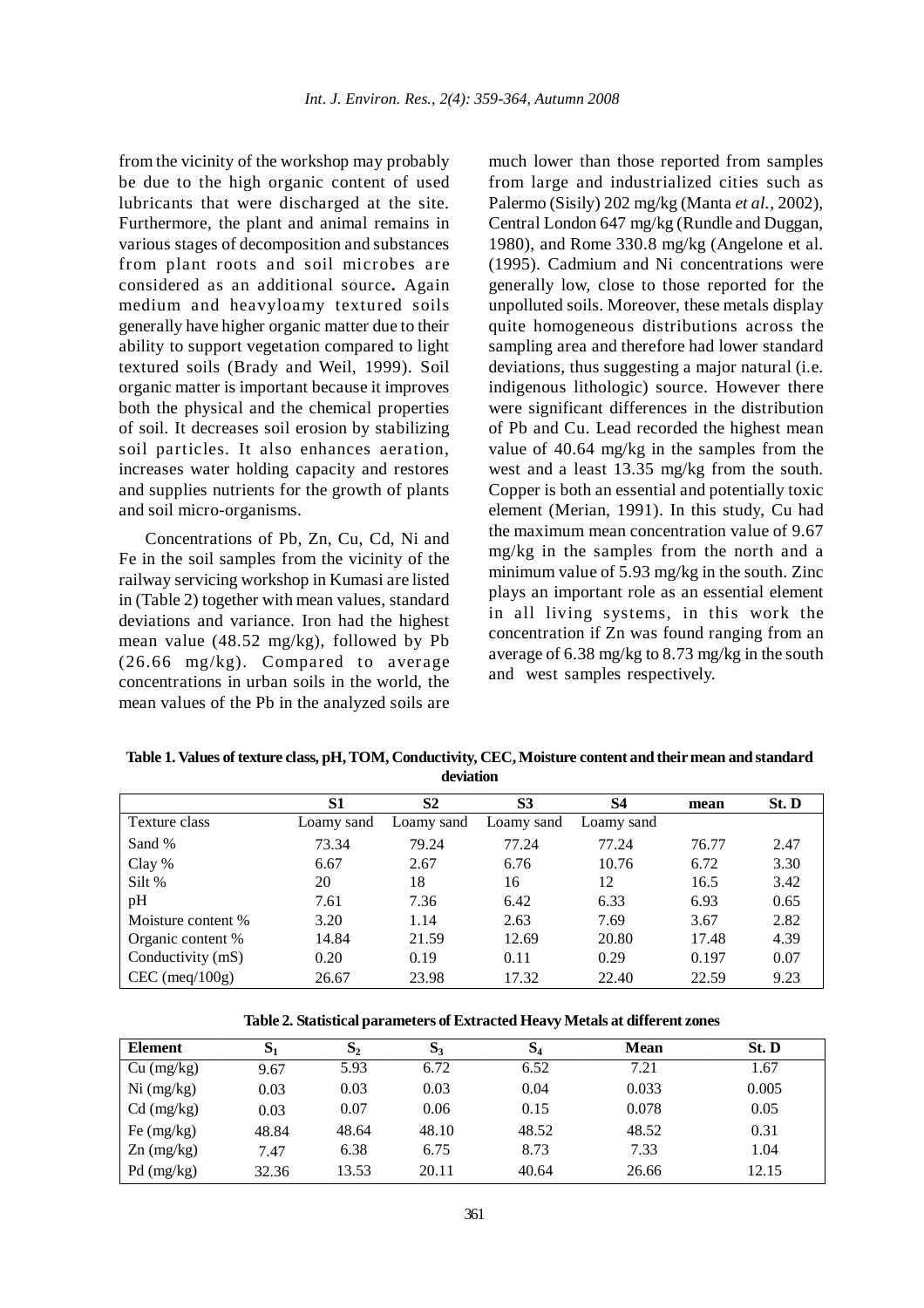In this study enrichment factor was used to assess the level of contamination and the possible anthropogenic impact in soils from the vicinity of the abundant railway servicing workshop. To identify anomalous metal concentration, geochemical normalization of the heavy metals data to a conservative element, such as Al, Fe, and Si were employed. Several authors have successfully used iron to normalize heavy metals contaminants (Baptista Neto *et al*., 2000; Mucha *et al.,* 2003). In this study iron was also used as a conservative tracer to differentiate natural from anthropogenic components. According to Ergin *et al.,* (1991) and Rubio *et al.,* (2000) the metal enrichment factor (EF) is defined as follows:

$$
EF = \frac{\left(\frac{M}{Fe}\right)^{sample}}{\left(\frac{M}{Fe}\right)^{background}}
$$

Where EF is the enrichment factor, (M/ Fe)<sub>sample</sub> is the ratio of metal and Fe concentration of the sample and  $(M/Fe)_{background}$  is the ratio of metals and Fe concentration of a background. The background concentrations of metals were taken from soils from an undisturbed area. Table 3 shows EF values and  $I_{geo}$  of Cd, Zn, Fe, Ni, Pd and Cu in soils along with the background concentrations of these metals. According to Zhang and Liu (2002), EF values between 0.5 and 1.5 indicate the metal is entirely from crust materials or natural processes, whereas EF values greater than 1.5 suggest that the sources are more likely to be anthropogenic. The results of the present study show that Pb and Cu were significantly enriched

**Table 3. Enrichment Factor, geo-accumulation index and background concentration of heavy metals in the soils of the vicinity of the railway workshop**

|                | Element Enrichment              | Geo-                     | <b>Background</b> |
|----------------|---------------------------------|--------------------------|-------------------|
|                | <b>Factor (EF)</b> accumulation | conc.                    |                   |
|                |                                 | <b>Index</b> $(I_{geo})$ | (mg/kg)           |
| Cu             | 2.26                            | 7.04                     | 0.27              |
| Ni             | > 0.1                           | 0.13                     | 0.25              |
| C <sub>d</sub> | < 0                             | < 0                      | N.D               |
| Fe             | N.D                             | 0.91                     | 4.1               |
| Zn             | 0.397                           | 1.4                      | 1.37              |
| Pb             | 3.47                            | 4.16                     | 0.76              |

**§ N.D = not detectable**

in the soils from the vicinity of the workshop since EF values of these two metals are greater than 1.5 (Table 3). The highest average EF is seen for Pb with a value of 3.47. Copper has the second highest EF with an average value of 2.26. This suggests that Pb and Cu are from anthropogenic and the soils have been contaminated by these two metals in the recent years. The difference in EF values may be due to the difference in the magnitude of input for each metal in the sediment and/or the difference in the removal rate of each metal from the soil. The EFs of Zn, Cd and Ni were less than 0.5 which suggest a natural source of these metals in the study area.The geoaccumulation index  $(I_{\infty})$  introduced by Muller (1969) was also used to assess metal pollution in soils. It is express as:

$$
Igeo = Log_2\left(\frac{Cn}{1.5Bn}\right)
$$

Where  $C_n$  is the measured concentration of the examined metal in the soil and  $B_n$  is the geochemical background concentration of the same metal. Factor 1.5 is the background matrix correction factor due to lithogenic effect. The index of geoaccumulation includes seven grades (0-6) ranging from unpolluted to very highly polluted. The pollution levels of these metals in the environment expressed in terms of geoaccumulation indices indicate that the environment is highly to very highly polluted with Pb and Cu. The level of pollution with Zn was moderate. The results reveal that the samples are uncontaminated to slightly contaminated with respect to Ni and Fe.

#### **CONCLUSION**

This survey has allowed us to determine total metals levels (Cu, Fe, Ni, Pb, Cd and Zn) in surface soils from the vicinity of a railway workshop. Soil pollution in the present study was assessed using enrichment factor and geoaccumulation index values. The calculation of the enrichment values showed that Pb and Cu are enriched with 3.47 and 2.26 respectively. The results of geoaccumulation index based on Muller's classification allows us to conclude that, for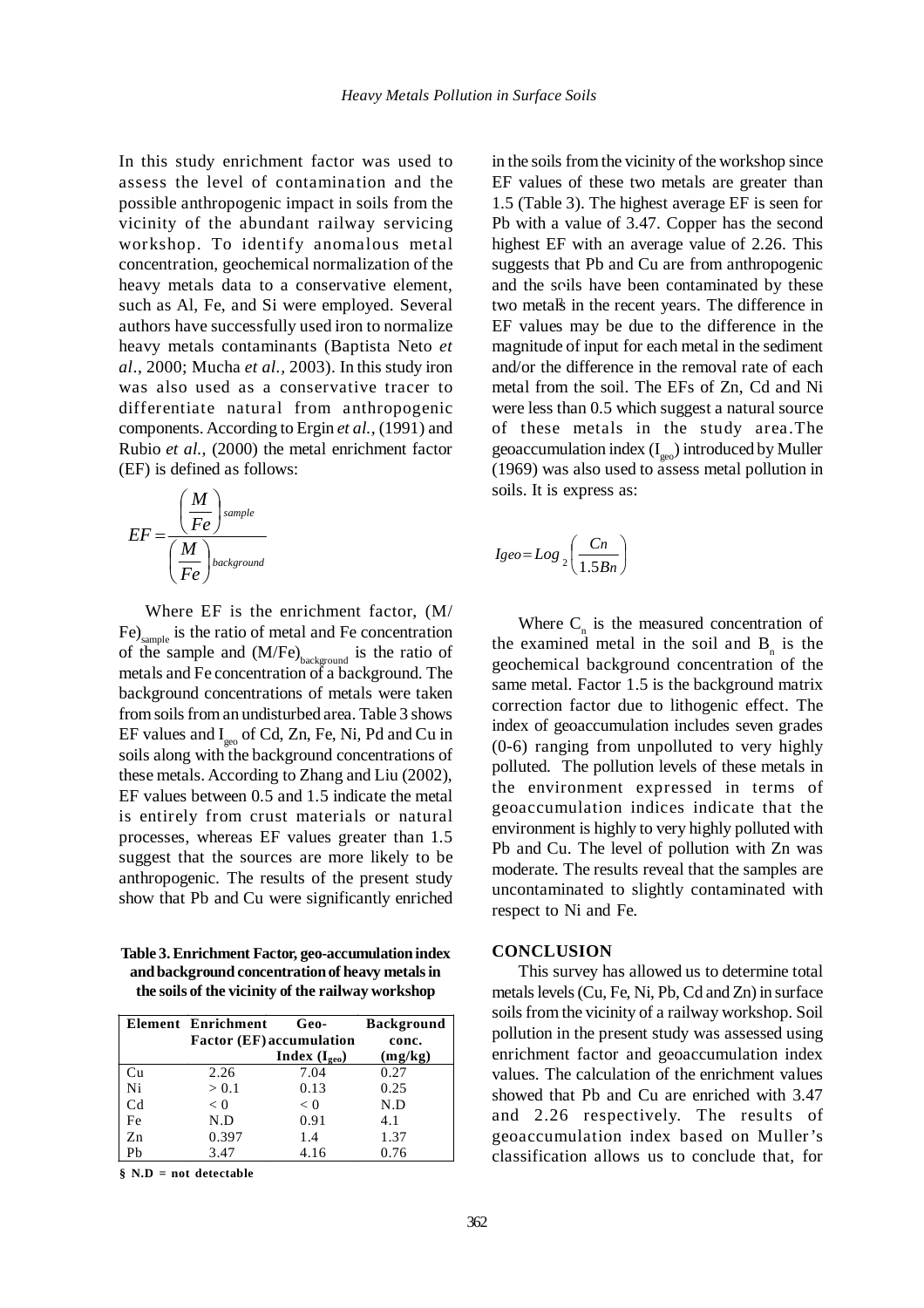analyzed metals, the concentrations of Cd and Ni can be generally considered as background levels moderately polluted with Zn and highly to very highly polluted with Pb and Cu. Some of the elevated concentration of Pb, Cu and Zn are due to anthropogenic sources. The soils from the vicinity can be described as moderately to very highly polluted since all the samples collected showed a moderately high levels of contamination in at least one metal.

### **REFERENCES**

Abrahams, P.W., (2002) Soils: Their implications to human health. The Science of the Total Environ. **291,** 1-32.

Allen, S., Grimshaw, H. M., Parkinson, J. A. and Quarmby, C., (1974). Chemical analysis of ecological materials. Oxford: Blackwell. 521.

Alloway, J. B., (1995). "Soil Pollution and Land Contamination", in Pollution: Causes, Effects and Control, ed. R. M. Harrison. Cambridge: The Royal Society of Chemistry, 318.

Angelone M., Corrado, T., and Dowgiallo G., (1995). Lead and cadmium distribution in urban soil and plants in the city of Rome: a preliminary study. Proceedings of the Third International Conference on the Biogeochemistry of Trace Elements. 23 –24.

Baptista Neto, J.A., Smith, B.J., and McAllister, J.J., (2000). Heavy metal concentrations in surface sediments in a nearshore environment, Jurujuba Sound, Southeast Brazil. Environ. Pollut. **109,** 1–9.

Brady, N. C. and Weil, R. R., (1999). The nature and properties of soil 12<sup>th</sup> ed. Prentice-Hall Inc. Upper Saddle River, New Jersey. 881.

Brinkmann, R., (1994). Lead pollution in soils adjacent to homes in Tampa, Florida. Environ. Geochem. and Health **16**(2), 59-64.

Chapman, H.D., (1965). Cation-exchange capacity. In: C. A. Black (ed.) Methods of soil analysis - Chemical and microbiological properties. Agronomy. **9,** 891-901.

Ergin, M., Saydam, C., Basturk, O., Erdem, E., Yoruk, R., (1991). Heavy metal concentrations in surface sediments from the two coastal inlets (Golden Horn Estuary and Izmit Bay) of the northeastern Sea of Marmara. Chem. Geo. **91,** 269–285.

International Organisation for Standardisation (ISO). (2001a). Determination of particle size distribution by gravitational liquid sedimentation methods – Part 2: Fixed pipette method. ISO **13,** 317-2

International Organisation for Standardisation (ISO). (2002a). Soil quality – Determination of pH. ISO **10,** 390.

International Organisation for Standardisation (ISO). (2002b). Soil quality – Extraction of trace elements soluble in agua regía. ISO **11,** 466.

Manta, D. S., Angeloneb, M., Bellanca, A., Neri, R., and Sprovieri, M. (2002). Heavy metals in urban soils: a case study from the city of Palermo (Sicily), Italy. The Sci. of the total Environ. **300**, 229-243.

Merian, E., (1991). Metals and their compound in the environment. Weinheim Verlag Chemie, Weinheim, 1438.

Mielke H.W., Berry K.J., Mielke P.W., Powell E.T. and Gonzales C.R. (2005). Multiple metal accumulation as a factor in learning achievement within various New Orleans elementary school communities. Environ. Research **97,** 67-75.

Mucha, A.P., Vasconcelos, M.T.S.D., Bordalo, A.A. (2003). Macrobenthic community in the Doura estuary: relations with trace metals and natural sediment characteristics. Environ. Pollut. **121,** 169– 180.

Muller, G., (1969). Index of geoaccumulation in sediments of the Rhine River. Geol. J. **2,** 109–118.

Olade M. A., (1987). Heavy Metal Pollution and the Need for Monitoring: Illustrated for Developing Countries in West Africa. In Lead, Mercury, Cadmium and Arsenic in the Environment Edited by T. C. Hutchinson and K. M. Meema SCOPE. John Wiley & Sons Ltd.

Rubio, B., Nombela, M. A., and Vilas, F., (2000). Geochemistry of major and trace elements in sediments of the Ria de Vigo (NW Spain) an assessment of metal pollution, Marine Pollution Bulletin, **40**(11), 968-980.

Schroeder, J.L., Basta, N.T., Si, J., Casteel, S.W., Evans, T. and Payton, M., (2003). In vitro gastrointestinal method to estimate relative bioavailable cadmium incontaminated soil. Environmental Science and Technology **37,** 1365-1370.

Schroeder, J.L., Basta, N.T., Casteel, S.W,, Evans, T., Payton, T.J. and Si, J., (2004). Validation of the in vitro intestinal (IVG) method to estimate relative bioavailable lead in contaminated soils. Journal of Environmental Quality **33,** 513-521.

Selinus, O., Alloway, B., Centeno, J.A., Finkelman, R.B., Fuge, R., Lindh, U. and Smedley, P., (2005). Essentials of Medical Geology, impacts of the natural environment on public Health **144,** 890-891.